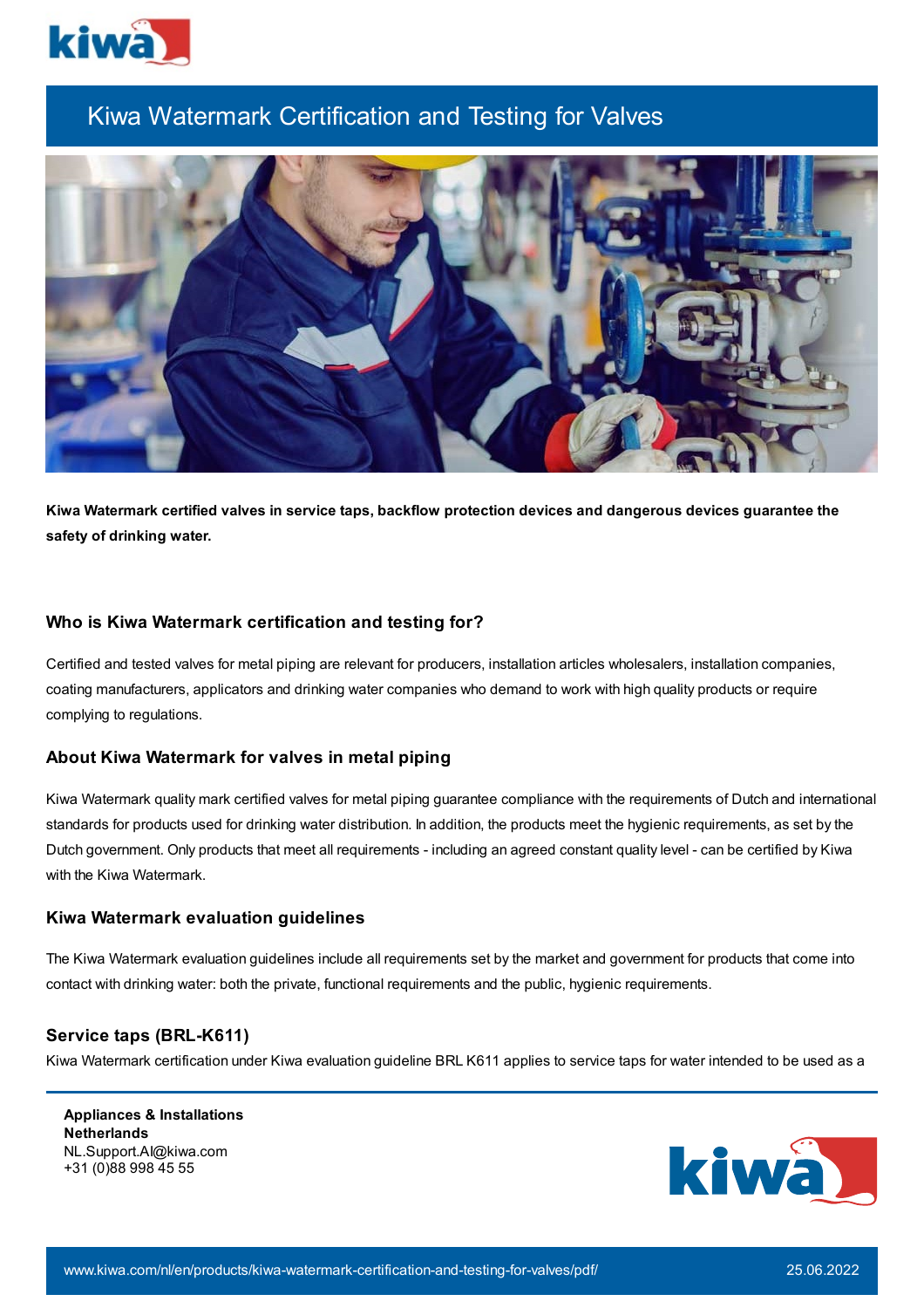

shut-off device for underground supply pipes of tap water installations and can be used at a pressure of no more than 1000 kPa and a temperature of no more than 30°C.

The evaluation guideline BRL K611 is a certification scheme for the Kiwa product certificate for service taps.

Download BRL K611 [Evaluation](https://www.kiwa.com//4ac092/globalassets/dam/kiwa-netherlands/downloads/k6112.pdf) Guideline (Dutch)

## **Controllable backflow protection devices, family B, type A (BRL-K646)**

Kiwa Watermark certification under Kiwa evaluation guideline BRL K646 applies to products intended to be used in drinking water installations with an operating pressure of at most 1MPa (10 bar) and a water temperature of at most 65°C.

The functional requirements for these products are based on EN 12729.

Together with necessary peripherals (upstream and downstream valves, sieve, 3 control taps) these products are used as backflow prevention units BA in tap water installations.

The evaluation guideline BRL K646 is a certification scheme for the Kiwa product certificate for controllable backflow protection devices, family B, type A.

Download BRL K646 [Evaluation](https://www.kiwa.com//4b0b9c/globalassets/dam/kiwa-corporate/downloads/k646-03---controllable-backflow-protection-devices-family-b-type-a---20120201---en.pdf) Guideline

## **Check valves for water in nominal sizes up to and including 1200 mm, class B (BRL-K651)**

This BRL has been replaced by BRL K602.

## **Plastic service taps for water (BRL-K660)**

Kiwa Watermark certification under Kiwa evaluation guideline BRL K660 applies to plastic service taps are intended for use in underground connections to pipes made of PE for drinking water. The pipes to be used must comply with NEN 7116. The recommended limits for correct operation are an operating pressure between 100 and 500 kPa and a water temperature of a maximum of 30ºC. The plastic service taps can be used for tap water applications with an operating pressure of up to 1000 kPa. The evaluation guideline BRL K660 is a certification scheme for the Kiwa product certificate for plastic service taps for water. Download BRL K660 [Evaluation](https://www.kiwa.com//4aceb2/globalassets/dam/kiwa-netherlands/downloads/brl-k660----kunststof-dienstkranen-voor-water----nl----01122018-.pdf) Guideline (Dutch)

## **Technical Water Supply Protection for appliances with a contamination risk (BRL-K14011)**

Kiwa Watermark certification under Kiwa evaluation guideline BRL K14011 applies to 'appliances with contamination risk' manufactured in series and intended as receiving devices for connection to water installations. In accordance with NEN 1006, the drinking water and/ or hot water connection of these appliances with contamination risk must be fitted with a back flow protection. The nature of the backflow protection must be adapted to the degree of hazard of the device and the substances contained therein. The backflow protection(s) shall prevent the drinking water and/ or hot water in the water installations from being contaminated as a result of possible backflow of substances from the appliances with a contamination risk and/ or the downstream connected appliances or installation(s).

The evaluation guideline BRL K14011 is a certification scheme for the Kiwa safety certificate for technical water protection for appliances with contamination risk.

Download BRL K14011 [Evaluation](https://www.kiwa.com//4a1cb6/globalassets/dam/kiwa-netherlands/downloads/brl-k14011---technical-water-supply-safety-aspects---20190627---en-2.pdf) Guideline

## **Maintenance and testing of water meters (BRL-K14014)**

Kiwa Watermark certification under Kiwa evaluation guideline BRL K14014 applies to

maintenance and testing of water meters;

**Appliances & Installations Netherlands** NL.Support.AI@kiwa.com +31 (0)88 998 45 55